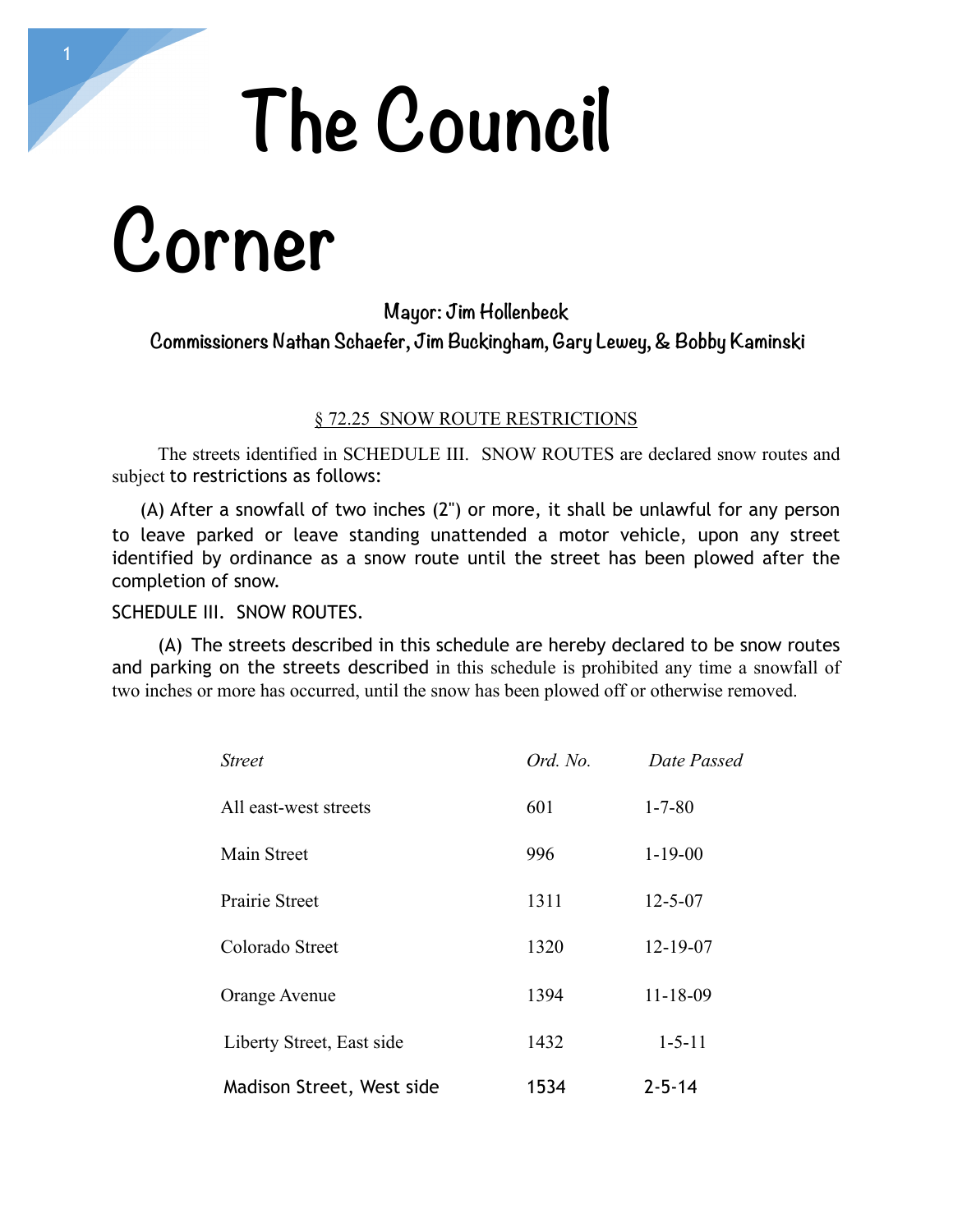# **The Council**

## **Corner**

### **Mayor: Jim Hollenbeck**

### **Commissioners Nathan Schaefer, Jim Buckingham, Gary Lewey, & Bobby Kaminski**

| Lakin Drive, East side                                       | 1534 | $7 - 5 - 14$ |
|--------------------------------------------------------------|------|--------------|
| Timber Edge Drive, East side                                 | 1534 | $7 - 5 - 14$ |
| LaSalle Street, East side,<br>from US Route 6 to Morris Road | 1534 | $7 - 5 - 14$ |

#### Before frigid weather sets in:

- Know the location of main water shut-off valve. If a pipe freezes or bursts, shut the water off immediately.
- Protect pipes and water meter. Wrap exposed pipes with insulation or use electrical heat tracing wire — follow manufacturer instructions closely to avoid a fire hazard. For outside meters, keep the lid to the meter pit closed tightly and let any snow that falls cover it. Snow acts as insulation, so don't disturb it.
- Know which areas in your home, such as basements, crawl spaces, unheated rooms and outside walls, are most vulnerable to freezing.
- Eliminate cold air sources near water lines by repairing broken windows, insulating walls, closing off crawl spaces and eliminating drafts near doors.

When temperatures are consistently at or below freezing:

- Allow a small trickle of water from both cold and hot water faucets to run overnight to keep pipes from freezing. The cost of the extra water is low compared to the cost to repair a broken pipe. Customers should also consider a wise water use practice and collect the running water for later use.
- Open cabinet doors to expose pipes to warmer room temperatures to help keep them from freezing, although be careful to not create a tripping hazard.

If your pipes do freeze:

- Shut water off immediately. Don't attempt to thaw frozen pipes unless the water is shut off, as freezing can often cause unseen cracks in pipes or joints.
- Apply heat to frozen pipe by warming the air around it or applying heat directly to the pipe. Customers can use a hair dryer, space heater or hot water. Be sure to not leave space heater unattended and avoid the use of kerosene heaters or open flames.